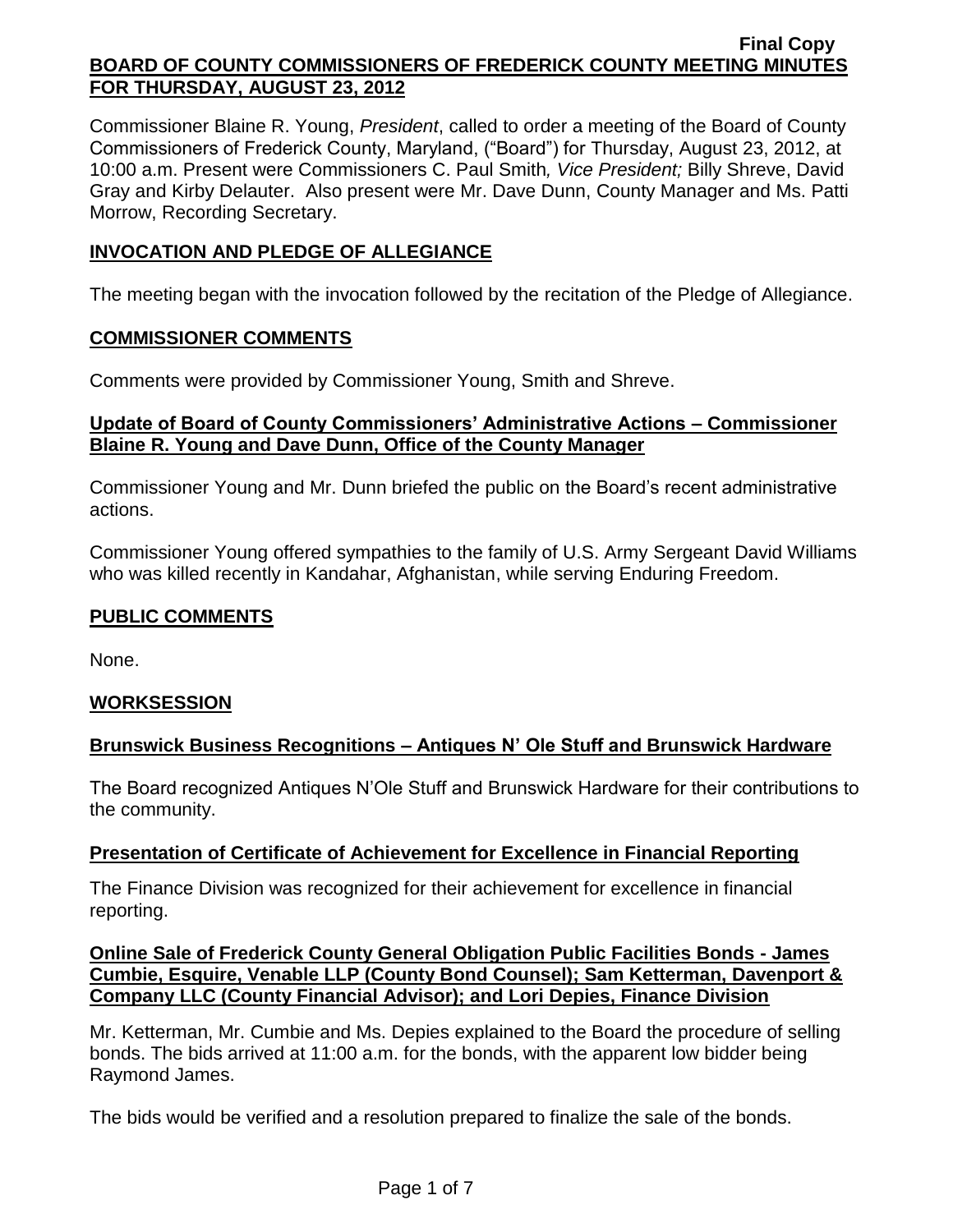*The Board moved to approve Resolution No. 12-14 delegating authority to the finance director to award the bonds to the lowest bidder.* 

| <b>COMMISSIONERS</b> | <b>MOTION</b> | <b>SECOND</b> | <b>YES</b>   | <b>NO</b> | <b>ABSTAIN</b> | <b>NOT PRESENT</b> |
|----------------------|---------------|---------------|--------------|-----------|----------------|--------------------|
| Young                |               |               | ~            |           |                |                    |
| <b>Smith</b>         |               |               | ~            |           |                |                    |
| <b>Shreve</b>        |               |               |              |           |                |                    |
| Grav                 |               |               | $\mathbf{v}$ |           |                |                    |
| <b>Delauter</b>      |               | "             | $\mathbf{v}$ |           |                |                    |

(A copy of the approved/adopted resolution can be obtained in the County Manager's Office or from the county's website, [www.FrederickCountyMD.gov.](http://www.frederickcountymd.gov/))

### **PUBLIC HEARING**

## **To Consider an Amendment to the List of Exempt Employees – Linda Thall, Office of the County Attorney**

A public hearing was held, as duly advertised, to consider a revision to the list of exempt employees.

Ms. Thall and Mr. Mitch Hose presented the amendment that would change the amount of severance pay that certain covered employees would receive if they are terminated.

Public comment was received from:

• Diane Smoley

No action was taken by the Board as this public hearing was for the benefit to receive public comments. The Board will make a decision at their administrative business meeting scheduled for Thursday, September 6.

### **WORKSESSION**

## **FY 2013 Maryland Agricultural Land Preservation Foundation (MALPF) Easement Acquisition Program – Request to Go to Public Hearing, Anne Bradley, Community Development Division**

Ms. Bradley presented the FY 2013 MALPF applications.

There were no public comments.

*Motion to take the applications through the public review process – Passed 5-0.*

| <b>COMMISSIONERS</b> | <b>MOTION</b> | <b>SECOND</b> | <b>YES</b> | <b>NO</b> | <b>ABSTAIN</b> | <b>NOT PRESENT</b> |
|----------------------|---------------|---------------|------------|-----------|----------------|--------------------|
| Young                |               |               |            |           |                |                    |
| <b>Smith</b>         |               |               |            |           |                |                    |
| <b>Shreve</b>        |               |               |            |           |                |                    |
| Gray                 |               |               | Λ          |           |                |                    |
| <b>Delauter</b>      |               | "             | Λ          |           |                |                    |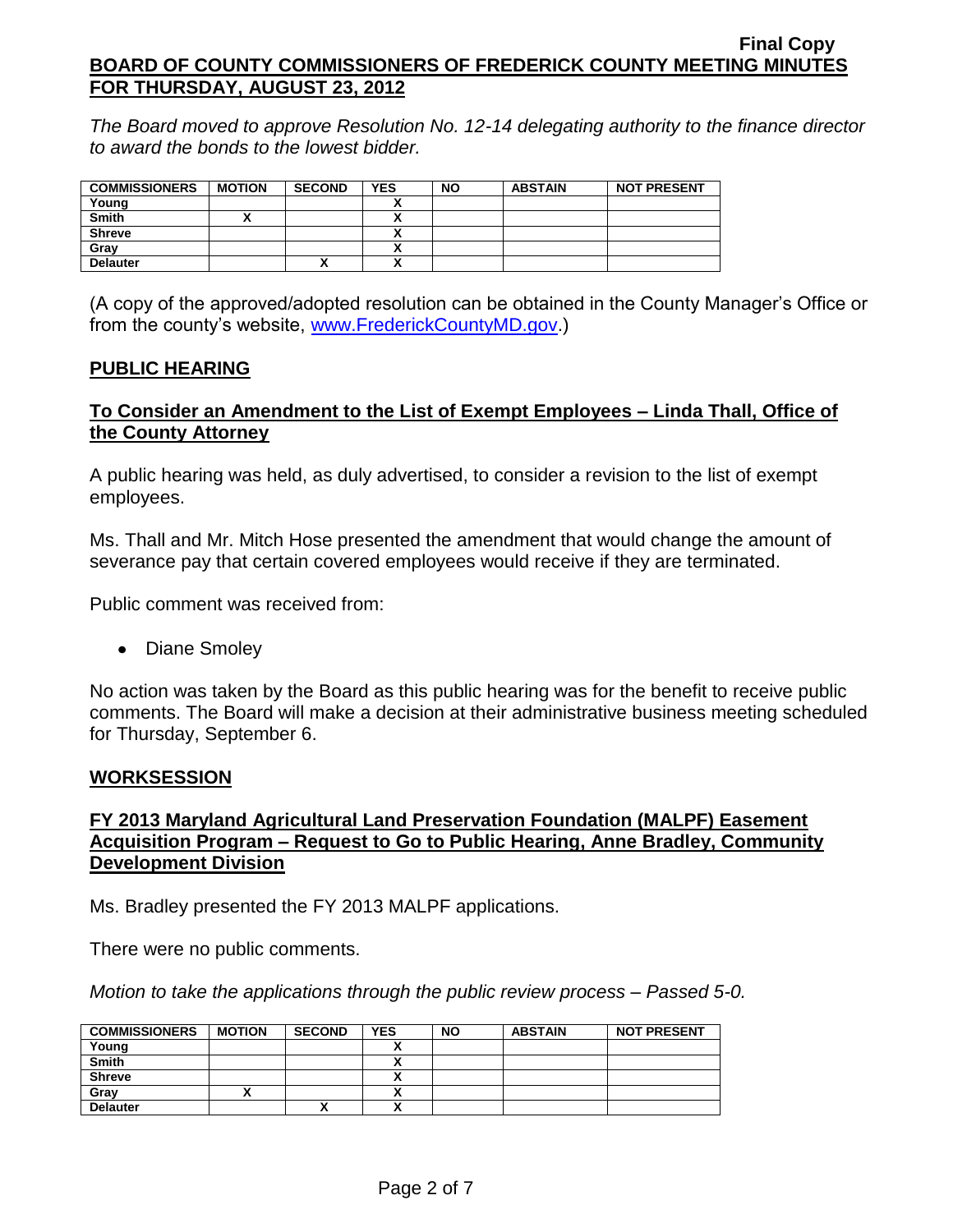## **Appointment/Reappointment to Boards/Commissions – Joyce Grossnickle, Office of the County Manager**

Agricultural Preservation Advisory Board

There were no public comments.

*Motion to reappoint Mr. Zene Wolfe for a five-year term to expire June 30, 2017 – Passed 5-0.*

| <b>COMMISSIONERS</b> | <b>MOTION</b> | <b>SECOND</b> | <b>YES</b> | <b>NO</b> | <b>ABSTAIN</b> | <b>NOT PRESENT</b> |
|----------------------|---------------|---------------|------------|-----------|----------------|--------------------|
| Young                |               |               |            |           |                |                    |
| <b>Smith</b>         |               |               |            |           |                |                    |
| <b>Shreve</b>        |               |               |            |           |                |                    |
| Gray                 |               |               |            |           |                |                    |
| <b>Delauter</b>      |               | ́             |            |           |                |                    |

#### Board of Gaming Appeals

There were no public comments.

*Motion to appoint Mr. Steve Starliper for a term to expire June 30, 2015 – Passed 5-0.*

| <b>COMMISSIONERS</b> | <b>MOTION</b> | <b>SECOND</b> | <b>YES</b> | <b>NO</b> | <b>ABSTAIN</b> | <b>NOT PRESENT</b> |
|----------------------|---------------|---------------|------------|-----------|----------------|--------------------|
| Young                |               |               |            |           |                |                    |
| <b>Smith</b>         |               |               |            |           |                |                    |
| <b>Shreve</b>        |               |               |            |           |                |                    |
| Grav                 |               |               |            |           |                |                    |
| <b>Delauter</b>      |               |               |            |           |                |                    |

#### Historic Preservation Commission

There were no public comments.

*Motion to reappoint Ms. Barbara Wyatt for a three-year term to expire June 30, 2015 – Passed 5-0.*

| <b>COMMISSIONERS</b> | <b>MOTION</b> | <b>SECOND</b> | <b>YES</b> | <b>NO</b> | <b>ABSTAIN</b> | <b>NOT PRESENT</b> |
|----------------------|---------------|---------------|------------|-----------|----------------|--------------------|
| Young                |               |               |            |           |                |                    |
| <b>Smith</b>         |               |               | v          |           |                |                    |
| <b>Shreve</b>        |               |               | v<br>^     |           |                |                    |
| Grav                 |               | ^`            |            |           |                |                    |
| <b>Delauter</b>      |               |               | Λ          |           |                |                    |

#### Sustainability Commission

There were no public comments.

*Motion to reappoint Mr. Don Briggs, Ms. Margie Lance, and Winifred Palmer, Ph.D. for threeyear terms to expire June 30, 2015 – Passed 5-0.*

| <b>COMMISSIONERS</b> | <b>MOTION</b> | <b>SECOND</b> | <b>YES</b> | <b>NO</b> | <b>ABSTAIN</b> | <b>NOT PRESENT</b> |
|----------------------|---------------|---------------|------------|-----------|----------------|--------------------|
| Young                |               |               |            |           |                |                    |
| <b>Smith</b>         |               |               |            |           |                |                    |
| <b>Shreve</b>        |               |               |            |           |                |                    |
| Gray                 |               | ^             |            |           |                |                    |
| <b>Delauter</b>      |               |               |            |           |                |                    |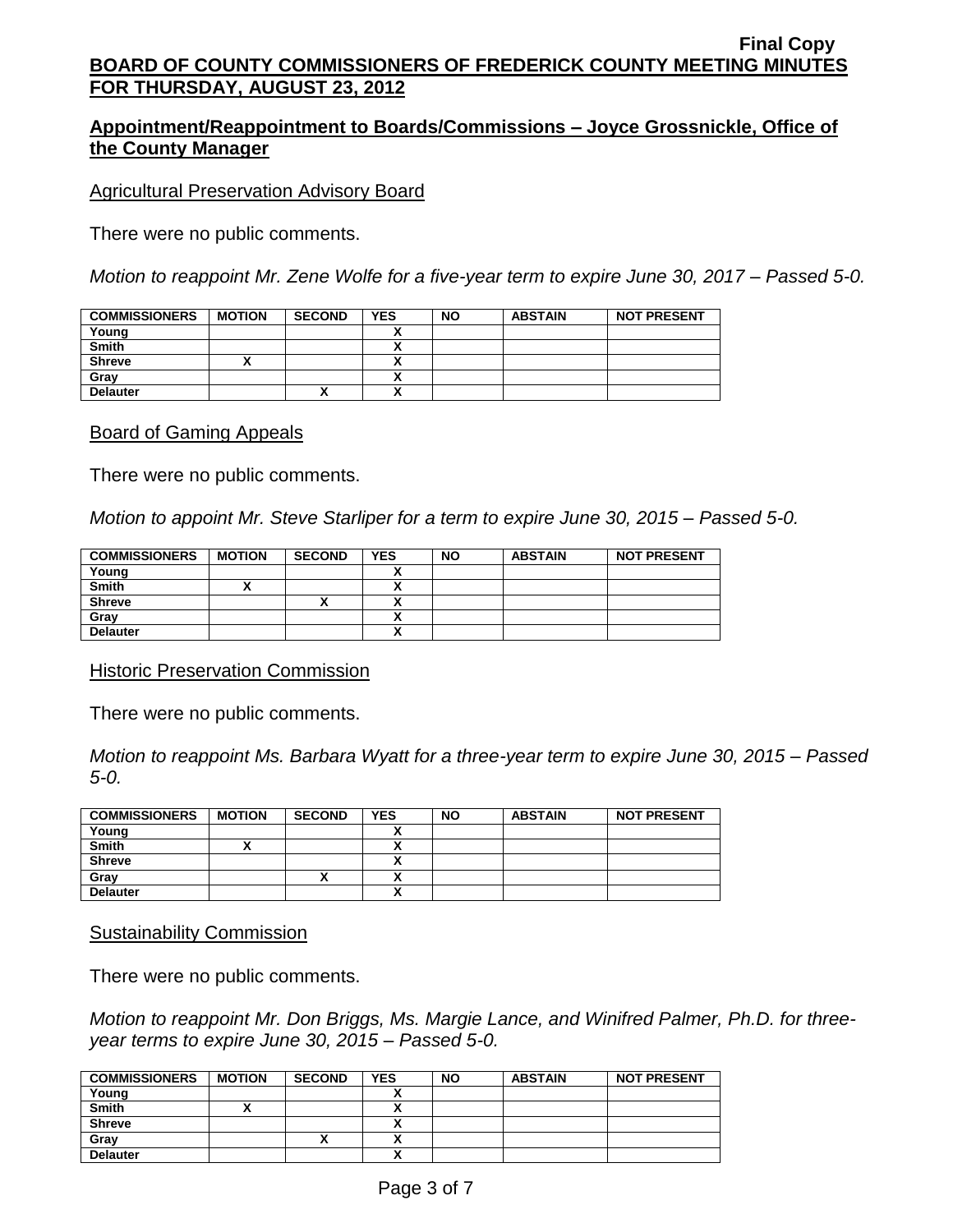Transportation Services Advisory Council

There were no public comments.

*Motion to reappoint Mr. Rick Stup and Mr. Neil Essmyer for three-year terms to expire June 30, 2015, and to appoint Mr. Haywood Evans for a term to expire June 30, 2014 – Passed 4- 1.*

| <b>COMMISSIONERS</b> | <b>MOTION</b> | <b>SECOND</b> | <b>YES</b> | <b>NO</b> | <b>ABSTAIN</b> | <b>NOT PRESENT</b> |
|----------------------|---------------|---------------|------------|-----------|----------------|--------------------|
| Young                |               |               |            |           |                |                    |
| <b>Smith</b>         |               |               |            |           |                |                    |
| <b>Shreve</b>        |               |               | v<br>^     |           |                |                    |
| Grav                 |               | ↗             |            |           |                |                    |
| <b>Delauter</b>      |               |               |            |           |                |                    |

### **AGENDA BRIEFING**

Commissioner Young noted the Board would hold a public hearing on Thursday, August 30, 2012 at 10:00 a.m. regarding proposed amendments to the benefit assessment ordinances for certain lots at Lake Linganore.

### **CONSENT AGENDA**

The following items were presented on the consent agenda:

- Purchasing Memo #13-024 Reichsford Road Landfill Sampling and Analysis Award to: Northeast Maryland Waste Disposal Authority Award amount: \$62,977.00 (Operating and Enterprise Funds)
- #BT-13-032, Utilities and Solid Waste Management Division
- #BT-13-034, Accounting for Citizens Care and Rehabilitation Center

*Motion to approve the consent agenda as presented – Passed 5-0.*

| <b>COMMISSIONERS</b> | <b>MOTION</b> | <b>SECOND</b> | <b>YES</b> | <b>NO</b> | <b>ABSTAIN</b> | <b>NOT PRESENT</b> |
|----------------------|---------------|---------------|------------|-----------|----------------|--------------------|
| Young                |               |               |            |           |                |                    |
| <b>Smith</b>         |               |               |            |           |                |                    |
| <b>Shreve</b>        |               |               |            |           |                |                    |
| Grav                 |               |               |            |           |                |                    |
| <b>Delauter</b>      |               | Λ             | v          |           |                |                    |

### **ADMINISTRATIVE BUSINESS**

### **Approval of Board of County Commissioners' Meeting Minutes**

The minutes for the following dates were approved by unanimous consent:

- ◆ Wednesday, May 2, 2012
- Thursday, May 3, 2012
- ◆ Thursday, May 10, 2012
- $\bullet$  Thursday, May 17, 2012
- $\blacklozenge$  Thursday, May 24, 2012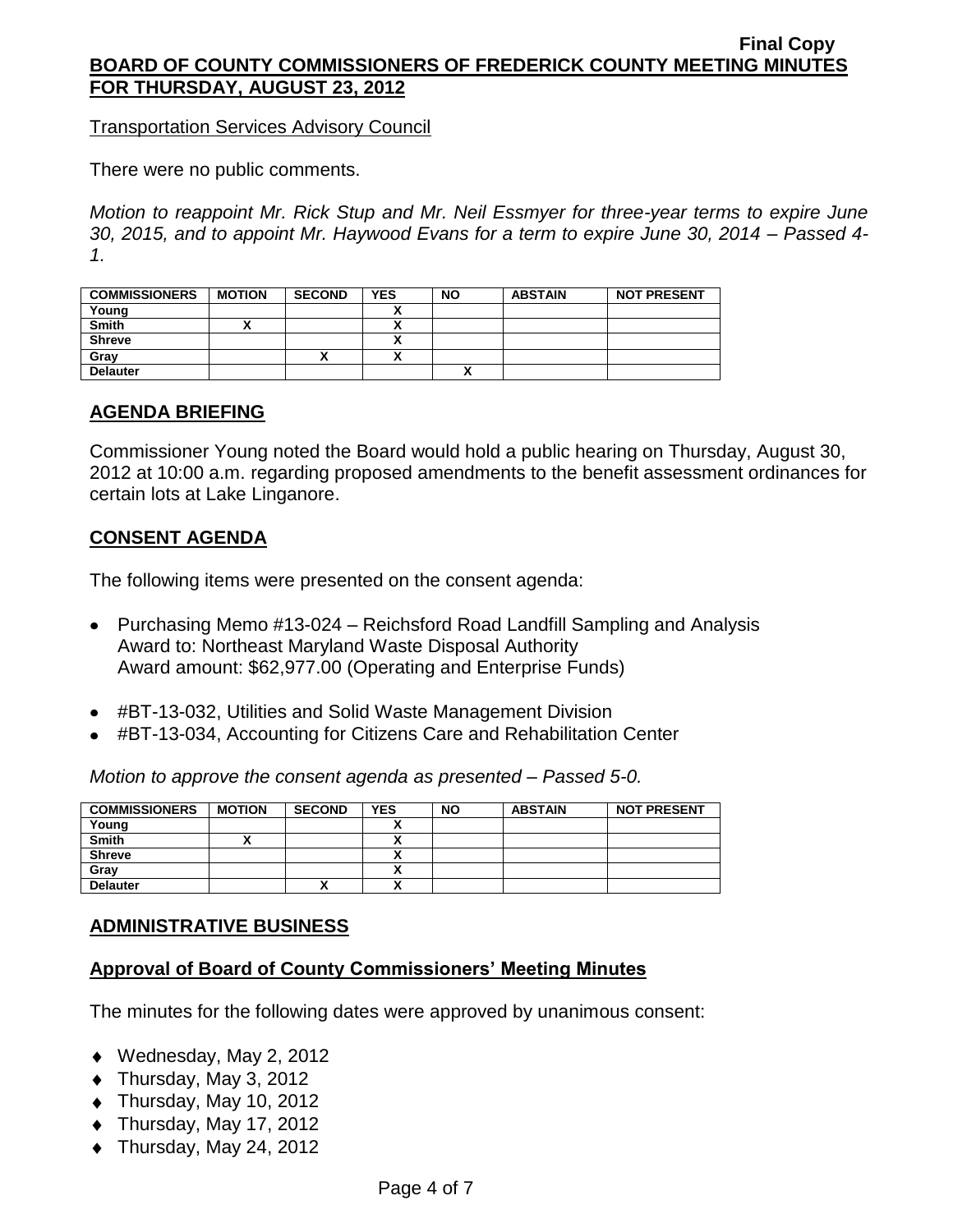### **Bid Award – Purchasing Memo #13-025, Bid #12-CP-27, Wynn Hill Court Waterline Extension and Attached Budget Transfer – Bruce Johnson, Finance Division**

Mr. Demosky and Mr. Rod Winebrenner, Utilities and Solid Waste Management Division, commented on the bid award.

*Motion to approve Purchasing Memo #13-025 conditioned on the use of private firms was withdrawn.*

*Motion to approve Purchasing Memo #13-025.*

| <b>COMMISSIONERS</b> | <b>MOTION</b> | <b>SECOND</b> | <b>YES</b> | <b>NO</b> | <b>ABSTAIN</b> | <b>NOT PRESENT</b> |
|----------------------|---------------|---------------|------------|-----------|----------------|--------------------|
| Young                |               |               |            |           |                |                    |
| Smith                |               | "             |            |           |                |                    |
| <b>Shreve</b>        |               |               |            |           |                |                    |
| Grav                 |               |               |            |           |                |                    |
| <b>Delauter</b>      |               |               |            |           |                |                    |

Commissioner Smith withdrew the second.

*Motion to approve Purchasing Memo #13-025 with the caveat to do mini-procurement on the construction management inspection services as discussed – Passed 4-1.*

| <b>COMMISSIONERS</b> | <b>MOTION</b> | <b>SECOND</b> | <b>YES</b> | <b>NO</b> | <b>ABSTAIN</b> | <b>NOT PRESENT</b> |
|----------------------|---------------|---------------|------------|-----------|----------------|--------------------|
| Young                |               |               |            |           |                |                    |
| <b>Smith</b>         |               |               | ~          |           |                |                    |
| <b>Shreve</b>        |               |               | Λ          |           |                |                    |
| Gray                 |               |               |            |           |                |                    |
| <b>Delauter</b>      |               | Λ             | v          |           |                |                    |

### **Memorandum of Understanding (MOU) – Community Living, Inc. – Wayne Roach, Public Works Division**

Mr. Chuck Nipe, Public Works Division; Ms. Pat Rosensteel, Citizens Services Division; and Mr. Michael Plank, Community Living, Inc. participated in the request.

*Motion to approve the MOU as presented – Passed 5-0.*

| <b>COMMISSIONERS</b> | <b>MOTION</b> | <b>SECOND</b> | <b>YES</b> | <b>NO</b> | <b>ABSTAIN</b> | <b>NOT PRESENT</b> |
|----------------------|---------------|---------------|------------|-----------|----------------|--------------------|
| Young                |               |               |            |           |                |                    |
| <b>Smith</b>         |               |               |            |           |                |                    |
| <b>Shreve</b>        |               |               |            |           |                |                    |
| Gray                 |               |               |            |           |                |                    |
| <b>Delauter</b>      |               | ^             | ^          |           |                |                    |

### **2012 Transfer of Frederick County's Housing Bond Allocation to the State Community Development Administration (CDA) – Jenny Short, Citizens Services Division**

Ms. Short presented the request.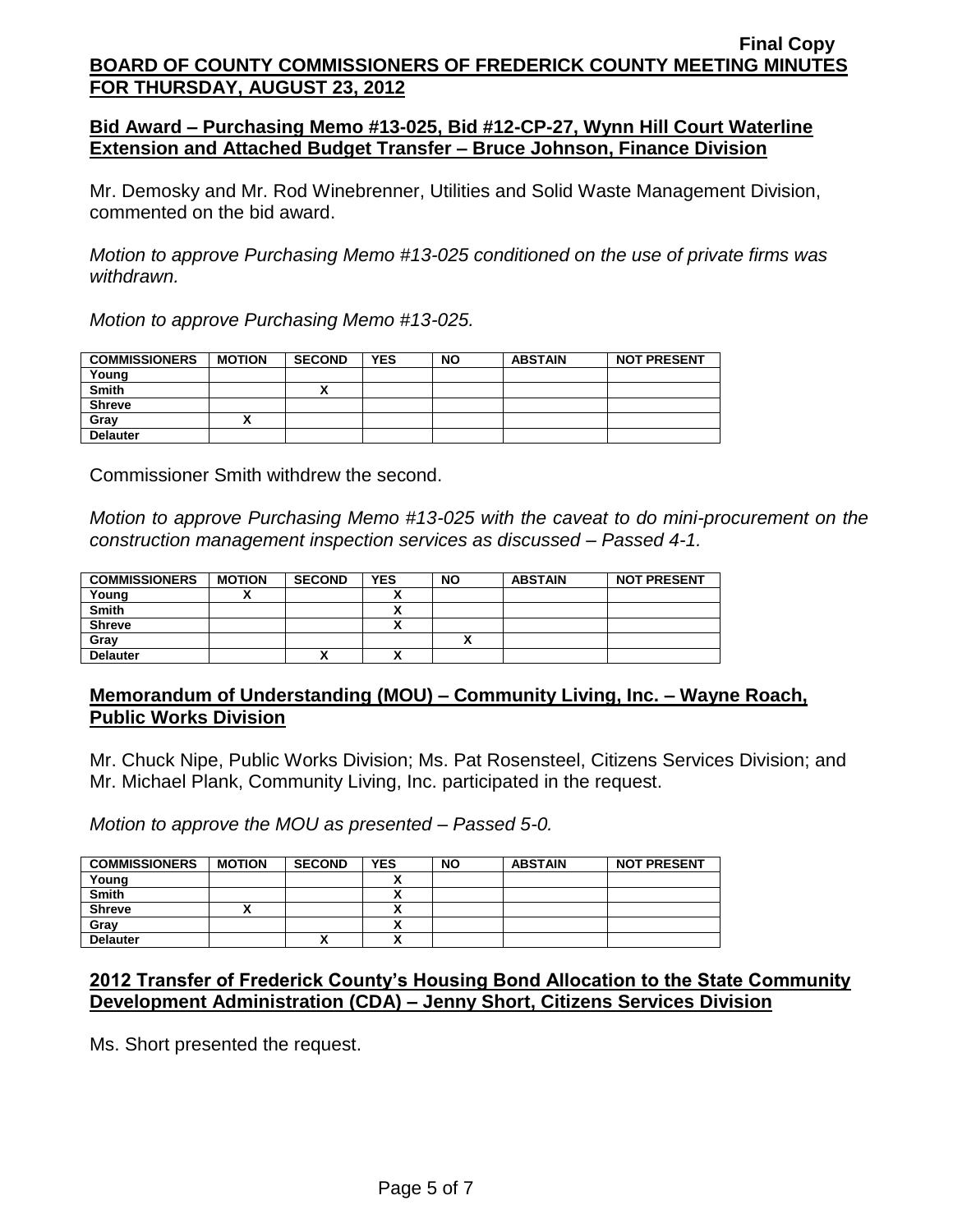*Motion to approve the transfer of the 2012 Housing Bond Allocation to the CDA in the amount of \$7,833.622 for use in issuing housing bonds to fund the Maryland Mortgage Program in Frederick County – Passed 5-0.*

| <b>COMMISSIONERS</b> | <b>MOTION</b> | <b>SECOND</b> | <b>YES</b> | <b>NO</b> | <b>ABSTAIN</b> | <b>NOT PRESENT</b> |
|----------------------|---------------|---------------|------------|-----------|----------------|--------------------|
| Young                |               |               |            |           |                |                    |
| <b>Smith</b>         |               |               |            |           |                |                    |
| <b>Shreve</b>        |               |               |            |           |                |                    |
| Grav                 |               |               | ^          |           |                |                    |
| <b>Delauter</b>      |               | ,,            | ,,,        |           |                |                    |

### **Frederick County Volunteer Fire and Rescue Association (FCVFRA) Website (Tabled from 8/2/12) – Sherry Weakley, Interagency Information Technologies Division and Doug Orner, Office of the County Manager**

Mr. Orner and Ms. Weakley provided information regarding the FCVFRA website.

*Motion for Frederick County IIT staff to oversee and maintain the FCVFRA website – Passed 3-2.*

| <b>COMMISSIONERS</b> | <b>MOTION</b> | <b>SECOND</b> | <b>YES</b> | <b>NO</b> | <b>ABSTAIN</b> | <b>NOT PRESENT</b> |
|----------------------|---------------|---------------|------------|-----------|----------------|--------------------|
| Young                |               |               | `          |           |                |                    |
| <b>Smith</b>         |               |               |            |           |                |                    |
| <b>Shreve</b>        |               |               |            |           |                |                    |
| Grav                 |               |               |            |           |                |                    |
| <b>Delauter</b>      |               |               | ^          |           |                |                    |

### **Modification of Regulations for the Receipt and Disbursement of State Amoss Funds and County Appropriations and Budget Process Guidelines for Volunteer Fire and Rescue Companies, Teams and Committees – Kathy Tritsch, Finance Division and Doug Orner, Office of the County Manager**

*Motion to approve and adopt the revised regulations for the receipt and disbursement of State Amoss Funds and county appropriations as well as the budget process and guidelines for the volunteer fire and rescue companies, teams and committees retroactive to July 1, 2012 as presented – Passed 5-0.*

| <b>COMMISSIONERS</b> | <b>MOTION</b> | <b>SECOND</b> | <b>YES</b> | <b>NO</b> | <b>ABSTAIN</b> | <b>NOT PRESENT</b> |
|----------------------|---------------|---------------|------------|-----------|----------------|--------------------|
| Young                |               |               |            |           |                |                    |
| <b>Smith</b>         |               |               | ↗          |           |                |                    |
| <b>Shreve</b>        |               |               |            |           |                |                    |
| Grav                 |               |               | ^          |           |                |                    |
| <b>Delauter</b>      |               |               | v<br>n     |           |                |                    |

# **COMMISSIONER COMMENTS**

None.

### **PUBLIC COMMENTS**

• Diane Smoley

# **QUESTIONS – PRESS**